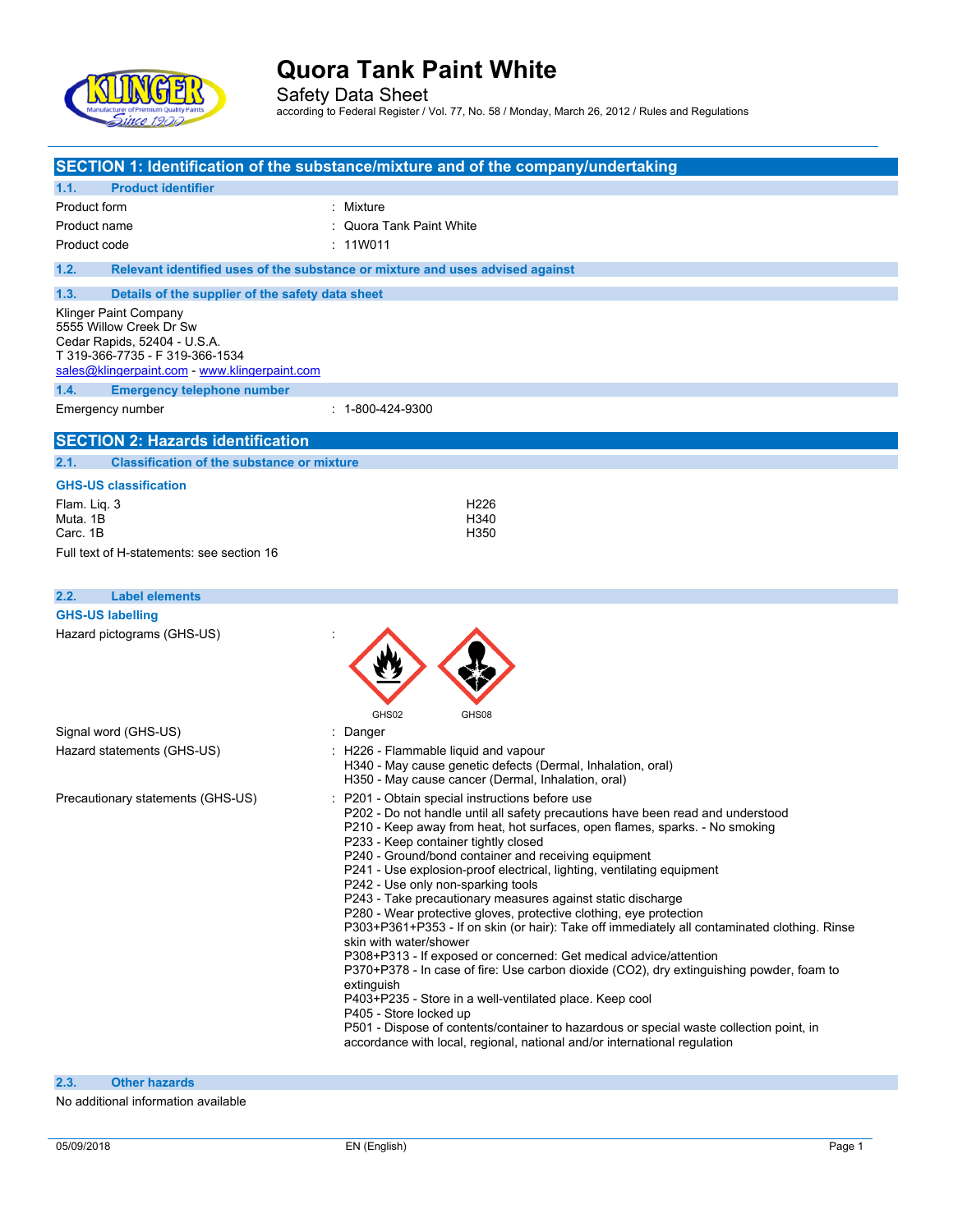## Safety Data Sheet

according to Federal Register / Vol. 77, No. 58 / Monday, March 26, 2012 / Rules and Regulations

### **2.4. Unknown acute toxicity (GHS-US)**

### Not applicable

### **SECTION 3: Composition/information on ingredients**

## **3.1. Substance**

#### Not applicable **3.2. Mixture**

| 9.6.<br><b>IVIIALUI U</b> |                           |               |                                                                                               |
|---------------------------|---------------------------|---------------|-----------------------------------------------------------------------------------------------|
| <b>Name</b>               | <b>Product identifier</b> | $\frac{9}{6}$ | <b>GHS-US classification</b>                                                                  |
| Titanium Dioxide          | (CAS No) 13463-67-7       | $25 - 30$     | Carc. 2, H351                                                                                 |
| Aliphatic Hydrocarbon     | (CAS No) 64742-48-9       | $15 - 10$     | Flam. Lig. 3, H226<br>Muta, 1B, H340<br>Carc. 1B, H350<br>Asp. Tox. 1, H304                   |
| Methyl Propyl Ketone      | (CAS No) 107-87-9         | $5 - 10$      | Flam. Lig. 2, H225                                                                            |
| Amorphous silica gel      | (CAS No) 7631-86-9        | $1 - 5$       | Not classified                                                                                |
| Aluminum Oxide            | (CAS No) 21645-51-2       | $1 - 5$       | Not classified                                                                                |
| Methyl Amyl Ketone        | (CAS No) 110-43-0         | $1 - 5$       | Flam. Lig. 3, H226<br>Acute Tox. 4 (Oral), H302<br>Acute Tox. 4 (Inhalation: vapour),<br>H332 |
| Light Aromatic Naptha     | (CAS No) 64742-95-6       | $1 - 5$       | Flam. Lig. 2, H225<br>Muta. 1B, H340<br>Carc. 1B, H350<br>Asp. Tox. 1, H304                   |

#### Full text of H-statements: see section 16

|             | <b>SECTION 4: First aid measures</b>                                       |  |                                                                                                                                                  |
|-------------|----------------------------------------------------------------------------|--|--------------------------------------------------------------------------------------------------------------------------------------------------|
| 4.1.        | <b>Description of first aid measures</b>                                   |  |                                                                                                                                                  |
|             | First-aid measures general                                                 |  | : IF exposed or concerned: Get medical advice/attention.                                                                                         |
|             | First-aid measures after inhalation                                        |  | : Remove person to fresh air and keep comfortable for breathing. If experiencing respiratory<br>symptoms: Call a poison center or a doctor.      |
|             | First-aid measures after skin contact                                      |  | Rinse skin with water/shower. Remove/Take off immediately all contaminated clothing. If skin<br>irritation occurs: Get medical advice/attention. |
|             | First-aid measures after eye contact                                       |  | : Rinse immediately with plenty of water for 15 minutes. If eye irritation persists: Get medical<br>advice/attention.                            |
|             | First-aid measures after ingestion                                         |  | : Do not induce vomiting. Immediately call a POISON CENTER or doctor/physician.                                                                  |
| 4.2.        | Most important symptoms and effects, both acute and delayed                |  |                                                                                                                                                  |
|             | No additional information available                                        |  |                                                                                                                                                  |
| 4.3.        | Indication of any immediate medical attention and special treatment needed |  |                                                                                                                                                  |
|             | Treat symptomatically.                                                     |  |                                                                                                                                                  |
|             | <b>SECTION 5: Firefighting measures</b>                                    |  |                                                                                                                                                  |
| 5.1.        | <b>Extinguishing media</b>                                                 |  |                                                                                                                                                  |
|             | Suitable extinguishing media                                               |  | : Water spray. Dry powder. Foam. Carbon dioxide.                                                                                                 |
| 5.2.        | Special hazards arising from the substance or mixture                      |  |                                                                                                                                                  |
| Fire hazard |                                                                            |  | : Flammable liquid and vapour.                                                                                                                   |
| Reactivity  |                                                                            |  | : Flammable liquid and vapour.                                                                                                                   |
| 5.3.        | <b>Advice for firefighters</b>                                             |  |                                                                                                                                                  |
|             | Protection during firefighting                                             |  | : Do not attempt to take action without suitable protective equipment. Self-contained breathing                                                  |

|            | <b>SECTION 6: Accidental release measures</b>                       |                                                                                                                                                                                    |      |
|------------|---------------------------------------------------------------------|------------------------------------------------------------------------------------------------------------------------------------------------------------------------------------|------|
| 6.1.       | Personal precautions, protective equipment and emergency procedures |                                                                                                                                                                                    |      |
| 6.1.1.     | For non-emergency personnel                                         |                                                                                                                                                                                    |      |
|            | Emergency procedures                                                | No open flames, no sparks, and no smoking. Only qualified personnel equipped with suitable<br>protective equipment may intervene. Do not breathe dust/fume/gas/mist/vapours/spray. |      |
| 6.1.2.     | For emergency responders                                            |                                                                                                                                                                                    |      |
|            | Protective equipment                                                | : Do not attempt to take action without suitable protective equipment. For further information<br>refer to section 8: "Exposure controls/personal protection".                     |      |
| 05/09/2018 |                                                                     | EN (English)                                                                                                                                                                       | 2/10 |

apparatus. Complete protective clothing.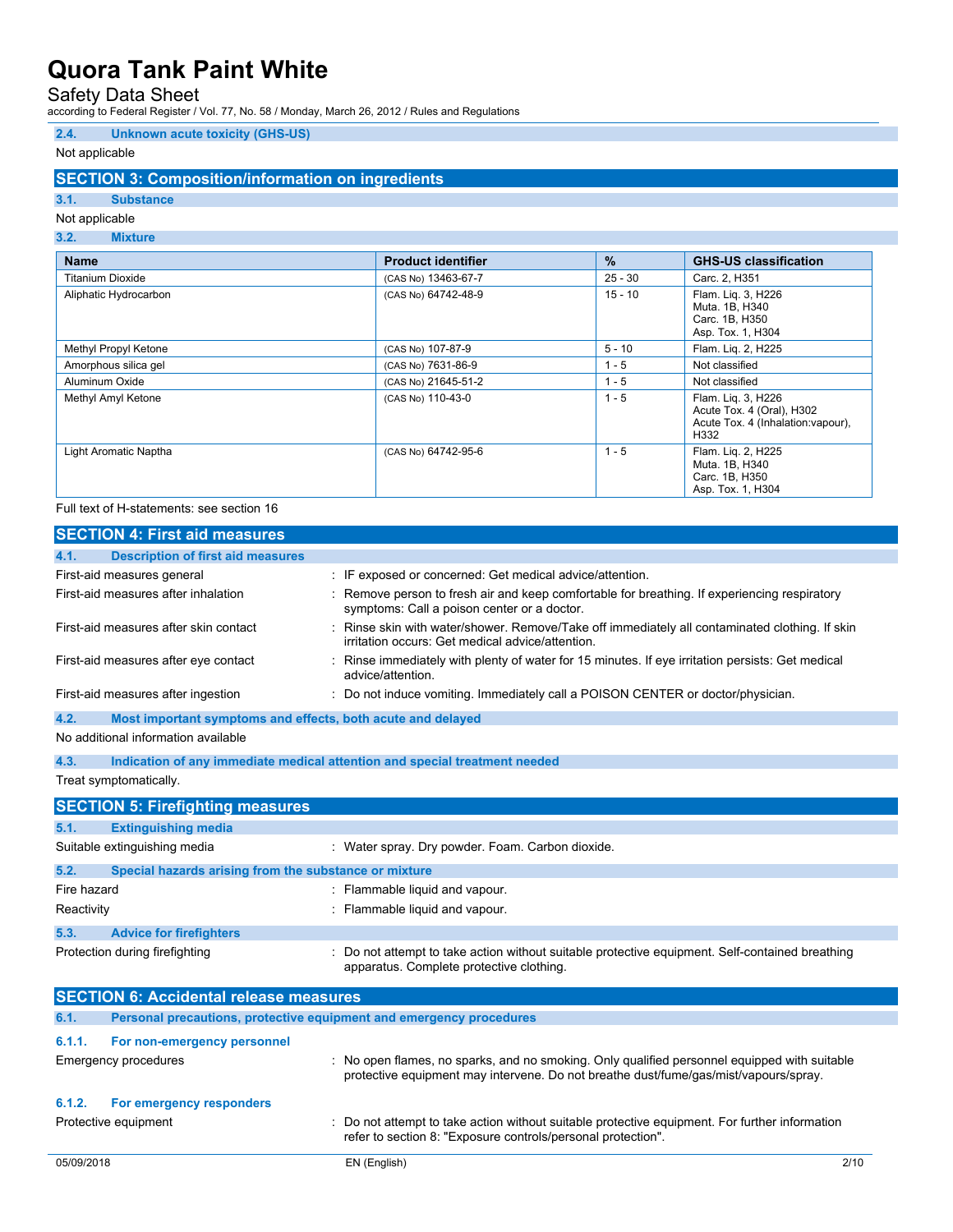Safety Data Sheet

according to Federal Register / Vol. 77, No. 58 / Monday, March 26, 2012 / Rules and Regulations

| 6.2.              | <b>Environmental precautions</b>                                                                |                                                                                                                                                                                                                                                                                                                                                                                                                                                                                                                                                                                                                                                                                                                                                                                                                                                                                                                                                          |  |  |
|-------------------|-------------------------------------------------------------------------------------------------|----------------------------------------------------------------------------------------------------------------------------------------------------------------------------------------------------------------------------------------------------------------------------------------------------------------------------------------------------------------------------------------------------------------------------------------------------------------------------------------------------------------------------------------------------------------------------------------------------------------------------------------------------------------------------------------------------------------------------------------------------------------------------------------------------------------------------------------------------------------------------------------------------------------------------------------------------------|--|--|
|                   | Avoid release to the environment. Notify authorities if product enters sewers or public waters. |                                                                                                                                                                                                                                                                                                                                                                                                                                                                                                                                                                                                                                                                                                                                                                                                                                                                                                                                                          |  |  |
| 6.3.              | Methods and material for containment and cleaning up                                            |                                                                                                                                                                                                                                                                                                                                                                                                                                                                                                                                                                                                                                                                                                                                                                                                                                                                                                                                                          |  |  |
|                   | Methods for cleaning up                                                                         | : Take up liquid spill into absorbent material. Notify authorities if product enters sewers or public<br>waters.                                                                                                                                                                                                                                                                                                                                                                                                                                                                                                                                                                                                                                                                                                                                                                                                                                         |  |  |
| Other information |                                                                                                 | : Dispose of materials or solid residues at an authorized site.                                                                                                                                                                                                                                                                                                                                                                                                                                                                                                                                                                                                                                                                                                                                                                                                                                                                                          |  |  |
| 6.4.              | <b>Reference to other sections</b>                                                              |                                                                                                                                                                                                                                                                                                                                                                                                                                                                                                                                                                                                                                                                                                                                                                                                                                                                                                                                                          |  |  |
|                   | For further information refer to section 13.                                                    |                                                                                                                                                                                                                                                                                                                                                                                                                                                                                                                                                                                                                                                                                                                                                                                                                                                                                                                                                          |  |  |
|                   | <b>SECTION 7: Handling and storage</b>                                                          |                                                                                                                                                                                                                                                                                                                                                                                                                                                                                                                                                                                                                                                                                                                                                                                                                                                                                                                                                          |  |  |
| 7.1.              | <b>Precautions for safe handling</b>                                                            |                                                                                                                                                                                                                                                                                                                                                                                                                                                                                                                                                                                                                                                                                                                                                                                                                                                                                                                                                          |  |  |
|                   | Precautions for safe handling                                                                   | : Ensure good ventilation of the work station. Keep away from heat, hot surfaces, sparks, open<br>flames and other ignition sources. No smoking. Ground/bond container and receiving<br>equipment. Use only non-sparking tools. Take precautionary measures against static<br>discharge. Flammable vapours may accumulate in the container. Use explosion-proof<br>equipment. Wear personal protective equipment. Obtain special instructions before use. Do not<br>handle until all safety precautions have been read and understood. Take all necessary<br>technical measures to avoid or minimize the release of the product on the workplace. Limit<br>quantities of product at the minimum necessary for handling and limit the number of exposed<br>workers. Provide local exhaust or general room ventilation. Floors, walls and other surfaces in<br>the hazard area must be cleaned regularly. Do not breathe dust/fume/gas/mist/vapours/spray. |  |  |
| Hygiene measures  |                                                                                                 | Separate working clothes from town clothes. Launder separately. Do not eat, drink or smoke<br>when using this product. Always wash hands after handling the product.                                                                                                                                                                                                                                                                                                                                                                                                                                                                                                                                                                                                                                                                                                                                                                                     |  |  |
| 7.2.              | Conditions for safe storage, including any incompatibilities                                    |                                                                                                                                                                                                                                                                                                                                                                                                                                                                                                                                                                                                                                                                                                                                                                                                                                                                                                                                                          |  |  |
|                   | <b>Technical measures</b>                                                                       | : Ground/bond container and receiving equipment.                                                                                                                                                                                                                                                                                                                                                                                                                                                                                                                                                                                                                                                                                                                                                                                                                                                                                                         |  |  |

Storage conditions **in a well-ventilated place.** Keep cool. Keep container tightly closed. Store locked up.

## **7.3. Specific end use(s)**

No additional information available

## **SECTION 8: Exposure controls/personal protection**

| 8.1.<br><b>Control parameters</b>  |                                     |                                                                                                                                                     |  |
|------------------------------------|-------------------------------------|-----------------------------------------------------------------------------------------------------------------------------------------------------|--|
| <b>Quora Tank Paint White</b>      |                                     |                                                                                                                                                     |  |
| <b>ACGIH</b>                       | Not applicable                      |                                                                                                                                                     |  |
| <b>OSHA</b>                        | Not applicable                      |                                                                                                                                                     |  |
| Aliphatic Hydrocarbon (64742-48-9) |                                     |                                                                                                                                                     |  |
| <b>ACGIH</b>                       | ACGIH TWA (ppm)                     | 100 ppm As Stoddard Solvent                                                                                                                         |  |
| <b>OSHA</b>                        | OSHA PEL (TWA) (ppm)                | 500 ppm As Stoddard Solvent                                                                                                                         |  |
| Titanium Dioxide (13463-67-7)      |                                     |                                                                                                                                                     |  |
| <b>ACGIH</b>                       | ACGIH TWA (mg/m <sup>3</sup> )      | 10 mg/m <sup>3</sup> (Titanium dioxide: USA: Time-weighted<br>average exposure limit 8 h; TLV - Adopted Value)                                      |  |
| <b>ACGIH</b>                       | Remark (ACGIH)                      | LRT irr; A3                                                                                                                                         |  |
| <b>OSHA</b>                        | OSHA PEL (TWA) (mg/m <sup>3</sup> ) | 15 mg/ $m3$                                                                                                                                         |  |
| Amorphous silica gel (7631-86-9)   |                                     |                                                                                                                                                     |  |
| <b>ACGIH</b>                       | ACGIH TWA (mg/m <sup>3</sup> )      | 10 mg/ $m3$                                                                                                                                         |  |
| <b>OSHA</b>                        | OSHA PEL (TWA) (mg/m <sup>3</sup> ) | 20 mppcf                                                                                                                                            |  |
| Aluminum Oxide (21645-51-2)        |                                     |                                                                                                                                                     |  |
| <b>ACGIH</b>                       | ACGIH TWA (mg/m <sup>3</sup> )      | 1 mg/m <sup>3</sup> (Aluminium, insoluble compounds; USA;<br>Time-weighted average exposure limit 8 h; TLV -<br>Adopted Value; Respirable fraction) |  |
| <b>OSHA</b>                        | Not applicable                      |                                                                                                                                                     |  |
| Methyl Propyl Ketone (107-87-9)    |                                     |                                                                                                                                                     |  |
| <b>ACGIH</b>                       | ACGIH TWA (ppm)                     | 200 ppm                                                                                                                                             |  |

| <b>ACGIH</b> | (ppm)<br><u>л</u> | $\sim$ $\sim$<br>ppm<br>$m_{\rm H}$ |      |
|--------------|-------------------|-------------------------------------|------|
| 05/09/2018   | riv (English) اس  |                                     | 3/10 |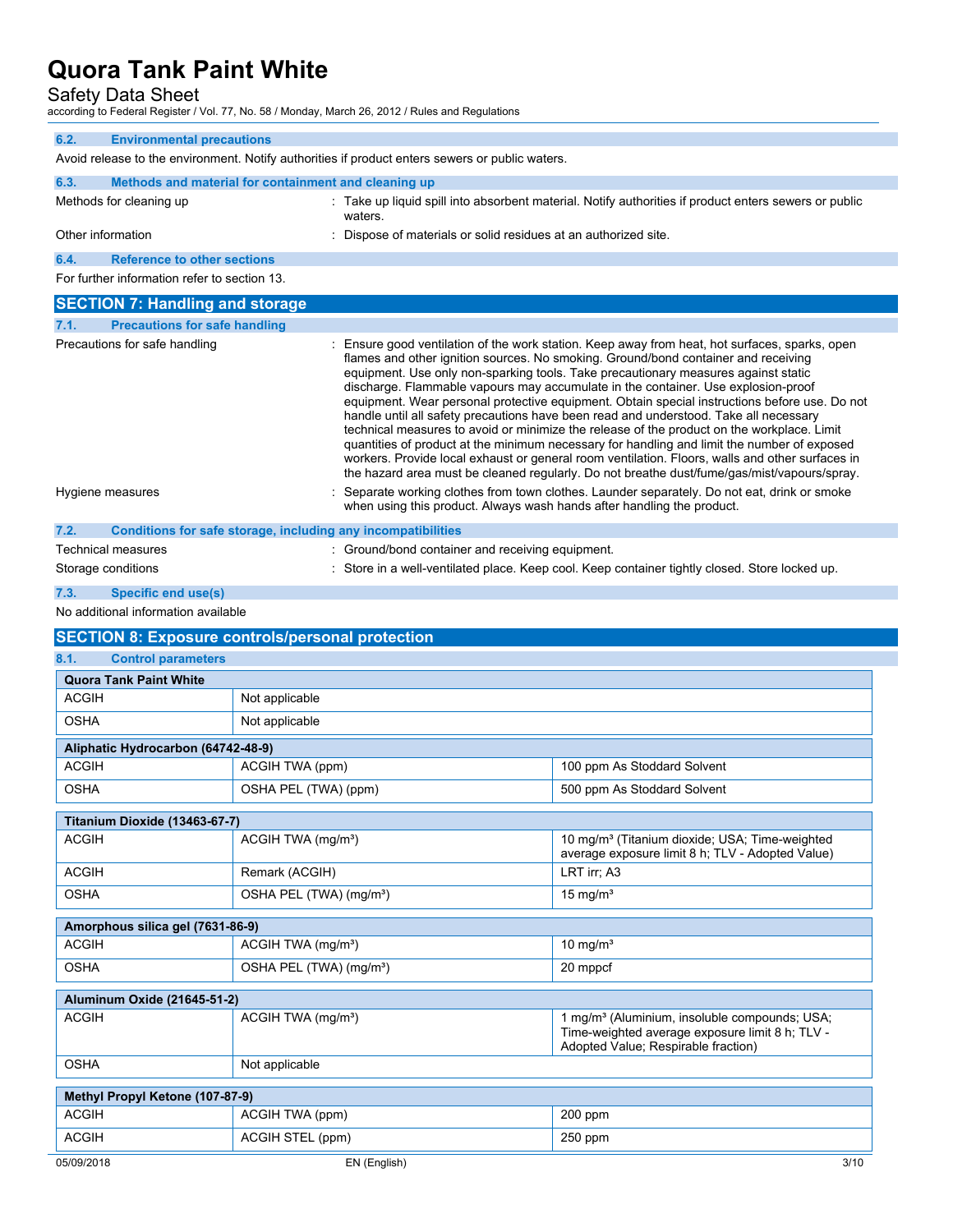### Safety Data Sheet

according to Federal Register / Vol. 77, No. 58 / Monday, March 26, 2012 / Rules and Regulations

| Methyl Propyl Ketone (107-87-9)    |                                     |                         |  |  |
|------------------------------------|-------------------------------------|-------------------------|--|--|
| <b>ACGIH</b>                       | Remark (ACGIH)                      | Pulm func; eye irr      |  |  |
| <b>OSHA</b>                        | OSHA PEL (TWA) (mg/m <sup>3</sup> ) | $700$ mg/m <sup>3</sup> |  |  |
| <b>OSHA</b>                        | OSHA PEL (TWA) (ppm)                | $200$ ppm               |  |  |
|                                    |                                     |                         |  |  |
| Methyl Amyl Ketone (110-43-0)      |                                     |                         |  |  |
| <b>ACGIH</b>                       | ACGIH TWA (ppm)                     | 50 ppm                  |  |  |
| <b>ACGIH</b>                       | Remark (ACGIH)                      | Eye & skin irr          |  |  |
| <b>OSHA</b>                        | OSHA PEL (TWA) (mg/m <sup>3</sup> ) | 465 mg/ $m3$            |  |  |
| <b>OSHA</b>                        | OSHA PEL (TWA) (ppm)                | $100$ ppm               |  |  |
| Light Aromatic Naptha (64742-95-6) |                                     |                         |  |  |
|                                    |                                     |                         |  |  |

| Light Aromatic Naptha (64742-95-6) |                |  |
|------------------------------------|----------------|--|
| <b>ACGIH</b>                       | Not applicable |  |
| <b>OSHA</b>                        | Not applicable |  |

| 8.2.<br><b>Exposure controls</b> |                                                |
|----------------------------------|------------------------------------------------|
| Appropriate engineering controls | : Ensure good ventilation of the work station. |
| Hand protection                  | : Protective gloves.                           |
| Eye protection                   | : Safety glasses.                              |
| Skin and body protection         | : Wear suitable protective clothing.           |
| Respiratory protection           | : Wear respiratory protection.                 |
| Environmental exposure controls  | : Avoid release to the environment.            |

| <b>SECTION 9: Physical and chemical properties</b>            |                                                                                                                                                                                                                                                                                                                                                              |
|---------------------------------------------------------------|--------------------------------------------------------------------------------------------------------------------------------------------------------------------------------------------------------------------------------------------------------------------------------------------------------------------------------------------------------------|
| 9.1.<br>Information on basic physical and chemical properties |                                                                                                                                                                                                                                                                                                                                                              |
| Physical state                                                | : Liquid                                                                                                                                                                                                                                                                                                                                                     |
| Colour                                                        | : Mixture contains one or more component(s) which have the following colour(s):<br>Pure substance: white Unpurified: coloured Colourless to white White Colourless Colourless to<br>light yellow No data available on colour                                                                                                                                 |
| Odour                                                         | There may be no odour warning properties, odour is subjective and inadequate to warn of<br>overexposure.<br>Mixture contains one or more component(s) which have the following odour(s):<br>Odourless Mild odour Petroleum-like odour Pleasant odour Irritating/pungent odour Fruity odour<br>No data available on odour                                     |
| Odour threshold                                               | No data available                                                                                                                                                                                                                                                                                                                                            |
| pH                                                            | No data available                                                                                                                                                                                                                                                                                                                                            |
| Melting point                                                 | Not applicable                                                                                                                                                                                                                                                                                                                                               |
| Freezing point                                                | No data available                                                                                                                                                                                                                                                                                                                                            |
| Boiling point                                                 | No data available                                                                                                                                                                                                                                                                                                                                            |
| Flash point                                                   | : 80 °F                                                                                                                                                                                                                                                                                                                                                      |
| Relative evaporation rate (butylacetate=1)                    | : No data available                                                                                                                                                                                                                                                                                                                                          |
| Flammability (solid, gas)                                     | : No data available                                                                                                                                                                                                                                                                                                                                          |
| <b>Explosive limits</b>                                       | No data available                                                                                                                                                                                                                                                                                                                                            |
| <b>Explosive properties</b>                                   | No data available                                                                                                                                                                                                                                                                                                                                            |
| Oxidising properties                                          | No data available                                                                                                                                                                                                                                                                                                                                            |
| Vapour pressure                                               | No data available                                                                                                                                                                                                                                                                                                                                            |
| Relative density                                              | No data available                                                                                                                                                                                                                                                                                                                                            |
| Relative vapour density at 20 °C                              | No data available                                                                                                                                                                                                                                                                                                                                            |
| Density                                                       | $: 10.11$ lb/gal                                                                                                                                                                                                                                                                                                                                             |
| Solubility                                                    | Water: Solubility in water of component(s) of the mixture :<br>• Titanium Dioxide: 0.15 g/100ml • Amorphous silica gel: 0.15 g/100ml • Aluminum Oxide: <<br>0.01 q/100ml • Aliphatic Hydrocarbon: < 0.01 q/100ml • Methyl Propyl Ketone: 4 q/100ml •<br>Methyl Amyl Ketone: 0.421 g/100ml (20 °C, poorly soluble) • Light Aromatic Naptha: < 0.01<br>q/100ml |
| Log Pow                                                       | No data available                                                                                                                                                                                                                                                                                                                                            |
| 05/09/2018                                                    | 4/10<br>EN (English)                                                                                                                                                                                                                                                                                                                                         |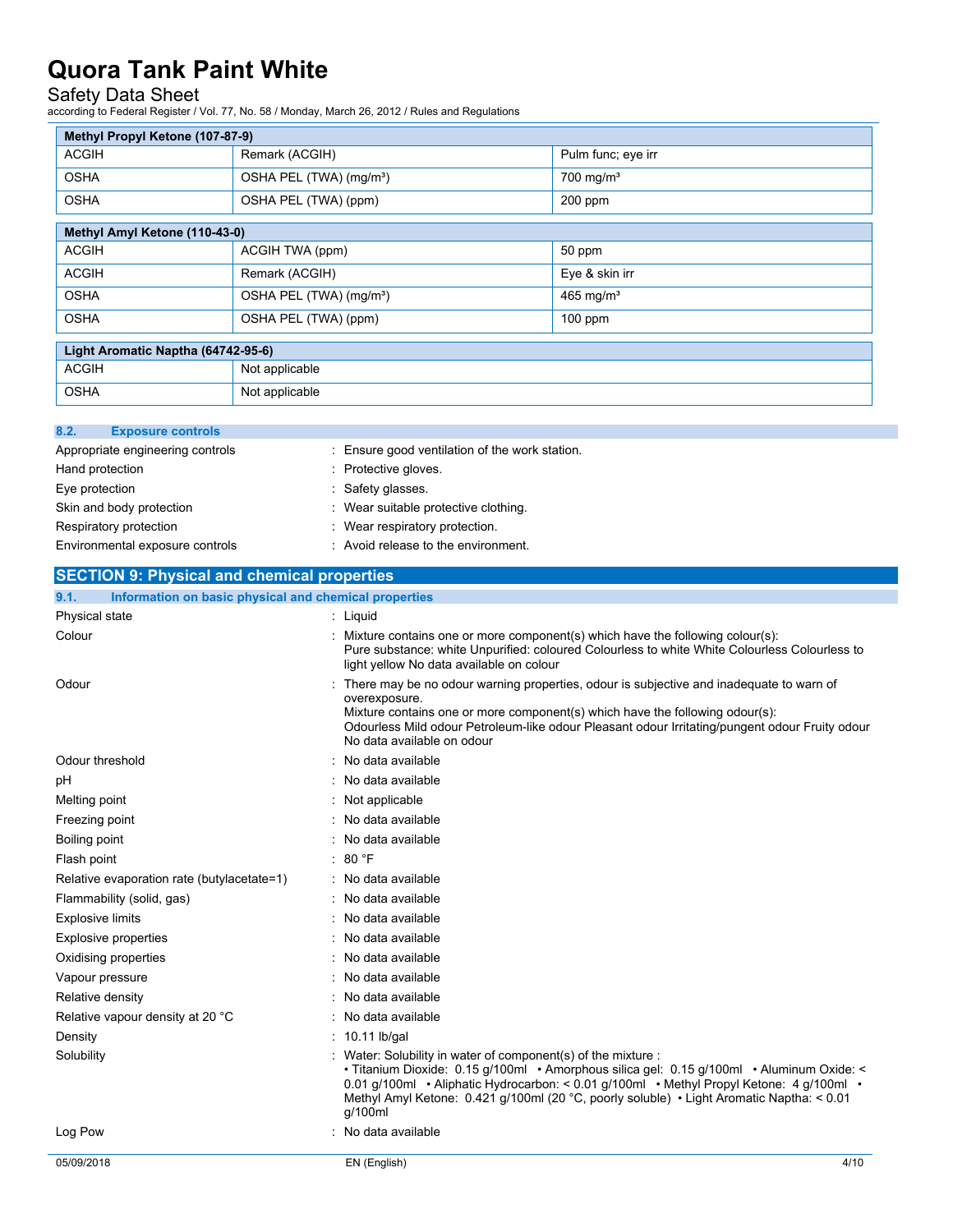### Safety Data Sheet

according to Federal Register / Vol. 77, No. 58 / Monday, March 26, 2012 / Rules and Regulations

| Log Kow                   | : No data available            |
|---------------------------|--------------------------------|
| Auto-ignition temperature | : No data available            |
| Decomposition temperature | : No data available            |
| Viscosity                 | : No data available            |
| Viscosity, kinematic      | $: 80 - 90$ mm <sup>2</sup> /s |
| Viscosity, dynamic        | : No data available            |

### **9.2. Other information**

No additional information available

### **SECTION 10: Stability and reactivity**

**10.1. Reactivity**

Flammable liquid and vapour.

### **10.2. Chemical stability**

Stable under normal conditions.

### **10.3. Possibility of hazardous reactions**

No dangerous reactions known under normal conditions of use.

#### **10.4. Conditions to avoid**

Avoid contact with hot surfaces. Heat. No flames, no sparks. Eliminate all sources of ignition.

**10.5. Incompatible materials**

No additional information available

**10.6. Hazardous decomposition products**

Under normal conditions of storage and use, hazardous decomposition products should not be produced.

### **SECTION 11: Toxicological information**

**11.1. Information on toxicological effects**

Acute toxicity in the contract of the contract of the contract of the contract of the contract of the contract of the contract of the contract of the contract of the contract of the contract of the contract of the contract

| Titanium Dioxide (13463-67-7)    |                                                                                                                                                      |  |
|----------------------------------|------------------------------------------------------------------------------------------------------------------------------------------------------|--|
| LD50 oral rat                    | > 10000 mg/kg (Rat; OECD 425: Acute Oral Toxicity: Up-and-Down Procedure; Experimental<br>value; > 5000 mg/kg bodyweight; Rat; Experimental value)   |  |
| LD50 dermal rabbit               | > 10000 mg/kg (Rabbit; Literature study)                                                                                                             |  |
| LC50 inhalation rat (mg/l)       | > 6.8 mg/l/4h (Rat; Experimental value)                                                                                                              |  |
| Amorphous silica gel (7631-86-9) |                                                                                                                                                      |  |
| LD50 oral rat                    | > 10000 mg/kg (Rat)                                                                                                                                  |  |
| LD50 dermal rabbit               | > 5000 mg/kg (Rabbit)                                                                                                                                |  |
| Aluminum Oxide (21645-51-2)      |                                                                                                                                                      |  |
| LD50 oral rat                    | > 5000 mg/kg (Rat; OECD 423: Acute Oral Toxicity – Acute Toxic Class Method; Weight of<br>evidence; >2000 mg/kg bodyweight; Rat; Experimental value) |  |
| Methyl Propyl Ketone (107-87-9)  |                                                                                                                                                      |  |
| LD50 oral rat                    | 1600 - 3017 mg/kg (Rat)                                                                                                                              |  |
| LD50 dermal rabbit               | 6500 mg/kg (Rabbit)                                                                                                                                  |  |
| LC50 inhalation rat (mg/l)       | 7 - 14 mg/l/4h (Rat)                                                                                                                                 |  |
| LC50 inhalation rat (ppm)        | 2000 - 4000 ppm/4h (Rat)                                                                                                                             |  |
| ATE US (oral)                    | 1600.000 mg/kg bodyweight                                                                                                                            |  |
| ATE US (dermal)                  | 6500.000 mg/kg bodyweight                                                                                                                            |  |
| ATE US (gases)                   | 2000.000 ppmv/4h                                                                                                                                     |  |
| ATE US (vapours)                 | 7.000 mg/l/4h                                                                                                                                        |  |
| ATE US (dust, mist)              | 7.000 mg/l/4h                                                                                                                                        |  |
| Methyl Amyl Ketone (110-43-0)    |                                                                                                                                                      |  |
| LD50 oral rat                    | 1670 mg/kg (Rat; Experimental value; 1600 mg/kg bodyweight; Rat)                                                                                     |  |
| LD50 dermal rat                  | 10300 mg/kg (Rat; Experimental value; OECD 402: Acute Dermal Toxicity; >2000 mg/kg<br>bodyweight; Rat)                                               |  |
| LC50 inhalation rat (mg/l)       | 14 mg/l/4h (Rat: Experimental value: >16.7 mg/l/4h; Rat)                                                                                             |  |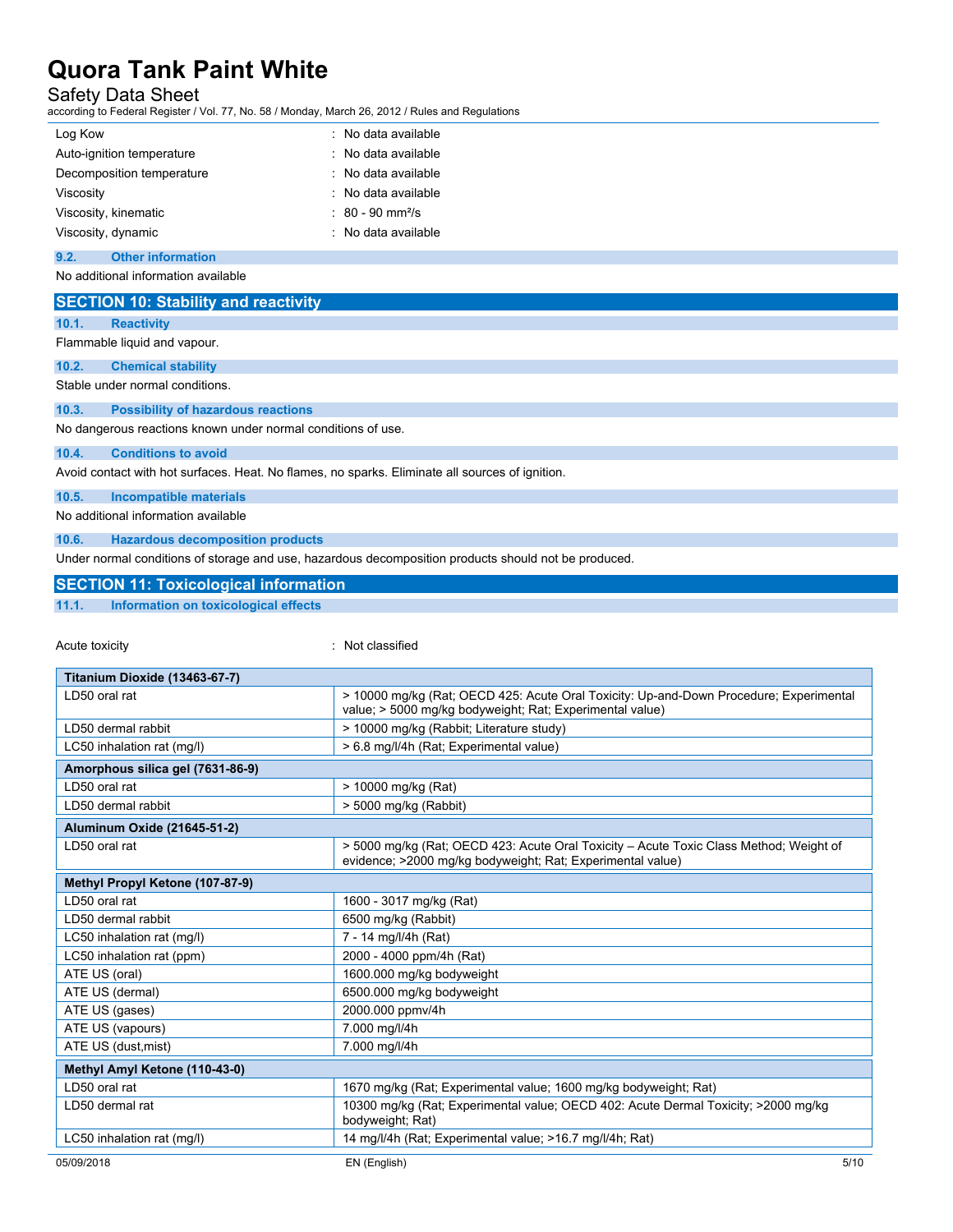## Safety Data Sheet

according to Federal Register / Vol. 77, No. 58 / Monday, March 26, 2012 / Rules and Regulations

| Methyl Amyl Ketone (110-43-0)                                        |                                                                                                                                                                                                            |  |
|----------------------------------------------------------------------|------------------------------------------------------------------------------------------------------------------------------------------------------------------------------------------------------------|--|
| ATE US (oral)                                                        | 1670.000 mg/kg bodyweight                                                                                                                                                                                  |  |
| ATE US (dermal)                                                      | 10300.000 mg/kg bodyweight                                                                                                                                                                                 |  |
| ATE US (vapours)                                                     | 14.000 mg/l/4h                                                                                                                                                                                             |  |
| ATE US (dust, mist)                                                  | 14.000 mg/l/4h                                                                                                                                                                                             |  |
| Skin corrosion/irritation<br>Not classified                          |                                                                                                                                                                                                            |  |
| Not classified<br>Serious eye damage/irritation                      |                                                                                                                                                                                                            |  |
| Respiratory or skin sensitisation                                    | Not classified                                                                                                                                                                                             |  |
| Germ cell mutagenicity                                               | May cause genetic defects (Dermal, Inhalation, oral).                                                                                                                                                      |  |
| Carcinogenicity                                                      | : May cause cancer (Dermal, Inhalation, oral).                                                                                                                                                             |  |
| Titanium Dioxide (13463-67-7)                                        |                                                                                                                                                                                                            |  |
| IARC group                                                           | 2B - Possibly carcinogenic to humans                                                                                                                                                                       |  |
| Amorphous silica gel (7631-86-9)                                     |                                                                                                                                                                                                            |  |
| IARC group                                                           | 3 - Not classifiable                                                                                                                                                                                       |  |
|                                                                      |                                                                                                                                                                                                            |  |
| Reproductive toxicity                                                | : Not classified                                                                                                                                                                                           |  |
| Specific target organ toxicity (single exposure)                     | : Not classified                                                                                                                                                                                           |  |
|                                                                      |                                                                                                                                                                                                            |  |
| Specific target organ toxicity (repeated<br>exposure)                | : Not classified                                                                                                                                                                                           |  |
| Aspiration hazard                                                    | : Not classified                                                                                                                                                                                           |  |
|                                                                      |                                                                                                                                                                                                            |  |
|                                                                      |                                                                                                                                                                                                            |  |
| 12.1.<br><b>Toxicity</b>                                             |                                                                                                                                                                                                            |  |
|                                                                      | : The product is not considered harmful to aquatic organisms or to cause long-term adverse<br>effects in the environment.                                                                                  |  |
|                                                                      |                                                                                                                                                                                                            |  |
| Ecology - general<br>Titanium Dioxide (13463-67-7)<br>EC50 Daphnia 1 | > 100 mg/l (LC50; Equivalent or similar to OECD 202; 48 h; Daphnia magna; Static system;                                                                                                                   |  |
| Threshold limit algae 1                                              | Fresh water; Weight of evidence)<br>61 mg/l (EC50; Other; 72 h; Pseudokirchneriella subcapitata; Static system; Fresh water;                                                                               |  |
|                                                                      | Experimental value)                                                                                                                                                                                        |  |
| Amorphous silica gel (7631-86-9)                                     |                                                                                                                                                                                                            |  |
| LC50 fish 1                                                          | > 10000 mg/l (LC50; 96 h)                                                                                                                                                                                  |  |
| EC50 Daphnia 1                                                       | > 10000 mg/l (EC50; 24 h)                                                                                                                                                                                  |  |
| Aluminum Oxide (21645-51-2)                                          |                                                                                                                                                                                                            |  |
| LC50 fish 1                                                          | > 10000 mg/l (LC50; 96 h; Pisces)                                                                                                                                                                          |  |
| EC50 Daphnia 1                                                       | > 10000 mg/l (EC50; 48 h; Daphnia magna)                                                                                                                                                                   |  |
| Methyl Propyl Ketone (107-87-9)                                      |                                                                                                                                                                                                            |  |
| LC50 fish 1                                                          | 1240 mg/l (LC50; 96 h; Pimephales promelas; Flow-through system)                                                                                                                                           |  |
| Methyl Amyl Ketone (110-43-0)                                        |                                                                                                                                                                                                            |  |
| LC50 fish 1                                                          | 131 mg/l (LC50; EPA OPP 72-1; 96 h; Pimephales promelas; Flow-through system; Fresh                                                                                                                        |  |
| <b>SECTION 12: Ecological information</b><br>EC50 Daphnia 2          | water; Experimental value)<br>> 90.1 mg/l (EC50; OECD 202: Daphnia sp. Acute Immobilisation Test; 48 h; Daphnia magna;                                                                                     |  |
| Threshold limit algae 2                                              | Semi-static system; Fresh water; Experimental value)<br>98.2 mg/l (EC50; OECD 201: Alga, Growth Inhibition Test; 72 h; Pseudokirchneriella<br>subcapitata; Static system; Fresh water; Experimental value) |  |

| Aliphatic Hydrocarbon (64742-48-9)                                   |                                                                       |      |
|----------------------------------------------------------------------|-----------------------------------------------------------------------|------|
| Persistence and degradability<br>Not readily biodegradable in water. |                                                                       |      |
| <b>Titanium Dioxide (13463-67-7)</b>                                 |                                                                       |      |
| Persistence and degradability                                        | Biodegradability: not applicable. Low potential for mobility in soil. |      |
| 05/09/2018                                                           | EN (English)                                                          | 6/10 |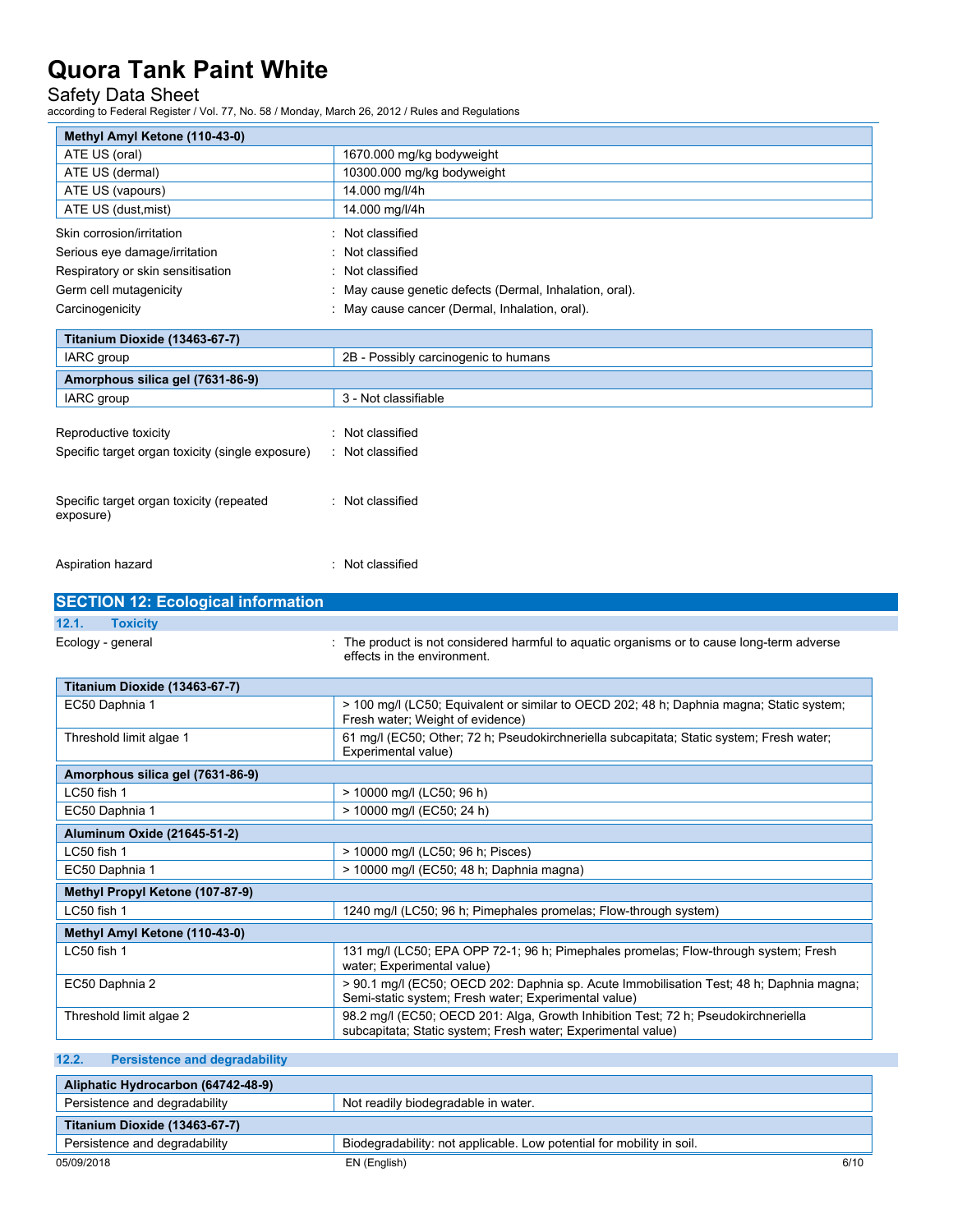### Safety Data Sheet

according to Federal Register / Vol. 77, No. 58 / Monday, March 26, 2012 / Rules and Regulations

| Titanium Dioxide (13463-67-7)    |                                                                                                                    |  |
|----------------------------------|--------------------------------------------------------------------------------------------------------------------|--|
| Biochemical oxygen demand (BOD)  | Not applicable                                                                                                     |  |
| Chemical oxygen demand (COD)     | Not applicable                                                                                                     |  |
| <b>ThOD</b>                      | Not applicable                                                                                                     |  |
| Amorphous silica gel (7631-86-9) |                                                                                                                    |  |
| Persistence and degradability    | Biodegradability: not applicable.                                                                                  |  |
| Biochemical oxygen demand (BOD)  | Not applicable                                                                                                     |  |
| Chemical oxygen demand (COD)     | Not applicable                                                                                                     |  |
| <b>ThOD</b>                      | Not applicable                                                                                                     |  |
| Aluminum Oxide (21645-51-2)      |                                                                                                                    |  |
| Persistence and degradability    | Biodegradability: not applicable. No (test)data on mobility of the substance available.                            |  |
| ThOD                             | Not applicable (inorganic)                                                                                         |  |
| Methyl Propyl Ketone (107-87-9)  |                                                                                                                    |  |
| Persistence and degradability    | Biodegradable in water. Biodegradable in the soil. Low potential for adsorption in soil. Highly<br>mobile in soil. |  |
| BOD (% of ThOD)                  | 0.43                                                                                                               |  |
| Methyl Amyl Ketone (110-43-0)    |                                                                                                                    |  |
| Persistence and degradability    | Readily biodegradable in water. Highly mobile in soil.                                                             |  |
| BOD (% of ThOD)                  | 0.44                                                                                                               |  |

### **12.3. Bioaccumulative potential**

| Aliphatic Hydrocarbon (64742-48-9) |                                                                                                                                                  |  |
|------------------------------------|--------------------------------------------------------------------------------------------------------------------------------------------------|--|
| Log Pow                            | 2.1 - 6.5 (Calculated)                                                                                                                           |  |
| Titanium Dioxide (13463-67-7)      |                                                                                                                                                  |  |
| Bioaccumulative potential          | Not bioaccumulative.                                                                                                                             |  |
| Amorphous silica gel (7631-86-9)   |                                                                                                                                                  |  |
| Bioaccumulative potential          | Not bioaccumulative.                                                                                                                             |  |
| Aluminum Oxide (21645-51-2)        |                                                                                                                                                  |  |
| Bioaccumulative potential          | Not bioaccumulative.                                                                                                                             |  |
| Methyl Propyl Ketone (107-87-9)    |                                                                                                                                                  |  |
| BCF other aquatic organisms 1      | 3                                                                                                                                                |  |
| Log Pow                            | 0.91 (Test data)                                                                                                                                 |  |
| Bioaccumulative potential          | Low potential for bioaccumulation (Log Kow $\leq$ 4).                                                                                            |  |
| Methyl Amyl Ketone (110-43-0)      |                                                                                                                                                  |  |
| Log Pow                            | 2.26 (Experimental value; EU Method A.8: Partition Coefficient; 30 °C; 2.26; Experimental<br>value; EU Method A.8: Partition Coefficient; 30 °C) |  |
| Bioaccumulative potential          | Low potential for bioaccumulation (Log Kow $<$ 4).                                                                                               |  |
| Light Aromatic Naptha (64742-95-6) |                                                                                                                                                  |  |
| Log Pow                            | $2.1 - 6$                                                                                                                                        |  |

### **12.4. Mobility in soil**

| Methyl Propyl Ketone (107-87-9)                                    |  |  |
|--------------------------------------------------------------------|--|--|
| Koc.74; Estimated value; log Koc; 1.87; Estimated value<br>Log Koc |  |  |
| Methyl Amyl Ketone (110-43-0)                                      |  |  |
| Surface tension<br>$0.0591$ N/m (21.6 °C)                          |  |  |
| Log Koc<br>log Koc, EU Method C.19; 1.45; Experimental value       |  |  |

### **12.5. Other adverse effects**

Effect on the global warming : No known ecological damage caused by this product.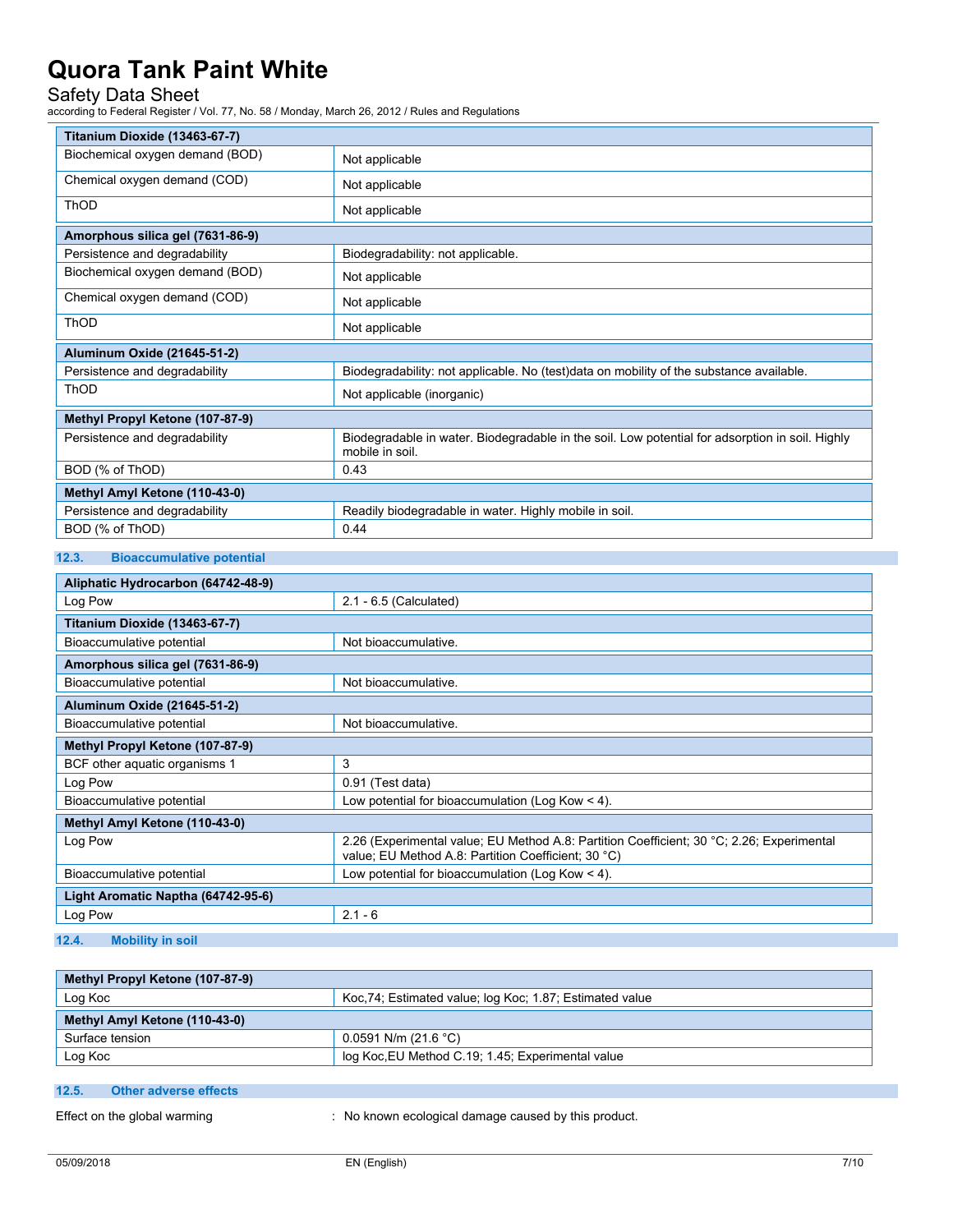## Safety Data Sheet

according to Federal Register / Vol. 77, No. 58 / Monday, March 26, 2012 / Rules and Regulations

| <b>SECTION 13: Disposal considerations</b>                                                                          |                                                                                                                                                                                                                                                                                                                                                                                                                                                                                                                                                                                                                                                                                                                                                                                                                                                                                                                                                                                                                                                                                                                                                                                                                                                                                                                                                                                                                                                                                                                                                                                     |
|---------------------------------------------------------------------------------------------------------------------|-------------------------------------------------------------------------------------------------------------------------------------------------------------------------------------------------------------------------------------------------------------------------------------------------------------------------------------------------------------------------------------------------------------------------------------------------------------------------------------------------------------------------------------------------------------------------------------------------------------------------------------------------------------------------------------------------------------------------------------------------------------------------------------------------------------------------------------------------------------------------------------------------------------------------------------------------------------------------------------------------------------------------------------------------------------------------------------------------------------------------------------------------------------------------------------------------------------------------------------------------------------------------------------------------------------------------------------------------------------------------------------------------------------------------------------------------------------------------------------------------------------------------------------------------------------------------------------|
| <b>Waste treatment methods</b><br>13.1.                                                                             |                                                                                                                                                                                                                                                                                                                                                                                                                                                                                                                                                                                                                                                                                                                                                                                                                                                                                                                                                                                                                                                                                                                                                                                                                                                                                                                                                                                                                                                                                                                                                                                     |
| Waste treatment methods                                                                                             | : Dispose of contents/container in accordance with licensed collector's sorting instructions.                                                                                                                                                                                                                                                                                                                                                                                                                                                                                                                                                                                                                                                                                                                                                                                                                                                                                                                                                                                                                                                                                                                                                                                                                                                                                                                                                                                                                                                                                       |
| Additional information                                                                                              | : Flammable vapours may accumulate in the container.                                                                                                                                                                                                                                                                                                                                                                                                                                                                                                                                                                                                                                                                                                                                                                                                                                                                                                                                                                                                                                                                                                                                                                                                                                                                                                                                                                                                                                                                                                                                |
| <b>SECTION 14: Transport information</b>                                                                            |                                                                                                                                                                                                                                                                                                                                                                                                                                                                                                                                                                                                                                                                                                                                                                                                                                                                                                                                                                                                                                                                                                                                                                                                                                                                                                                                                                                                                                                                                                                                                                                     |
|                                                                                                                     |                                                                                                                                                                                                                                                                                                                                                                                                                                                                                                                                                                                                                                                                                                                                                                                                                                                                                                                                                                                                                                                                                                                                                                                                                                                                                                                                                                                                                                                                                                                                                                                     |
| <b>Department of Transportation (DOT)</b>                                                                           |                                                                                                                                                                                                                                                                                                                                                                                                                                                                                                                                                                                                                                                                                                                                                                                                                                                                                                                                                                                                                                                                                                                                                                                                                                                                                                                                                                                                                                                                                                                                                                                     |
| In accordance with DOT                                                                                              |                                                                                                                                                                                                                                                                                                                                                                                                                                                                                                                                                                                                                                                                                                                                                                                                                                                                                                                                                                                                                                                                                                                                                                                                                                                                                                                                                                                                                                                                                                                                                                                     |
| Transport document description                                                                                      | : UN1263 Paint (including paint, lacquer, enamel, stain, shellac solutions, varnish, polish, liquid<br>filler, and liquid lacquer base), 3, III                                                                                                                                                                                                                                                                                                                                                                                                                                                                                                                                                                                                                                                                                                                                                                                                                                                                                                                                                                                                                                                                                                                                                                                                                                                                                                                                                                                                                                     |
| UN-No.(DOT)                                                                                                         | : UN1263                                                                                                                                                                                                                                                                                                                                                                                                                                                                                                                                                                                                                                                                                                                                                                                                                                                                                                                                                                                                                                                                                                                                                                                                                                                                                                                                                                                                                                                                                                                                                                            |
| Proper Shipping Name (DOT)                                                                                          | : Paint                                                                                                                                                                                                                                                                                                                                                                                                                                                                                                                                                                                                                                                                                                                                                                                                                                                                                                                                                                                                                                                                                                                                                                                                                                                                                                                                                                                                                                                                                                                                                                             |
|                                                                                                                     | including paint, lacquer, enamel, stain, shellac solutions, varnish, polish, liquid filler, and liquid<br>lacquer base                                                                                                                                                                                                                                                                                                                                                                                                                                                                                                                                                                                                                                                                                                                                                                                                                                                                                                                                                                                                                                                                                                                                                                                                                                                                                                                                                                                                                                                              |
| Transport hazard class(es) (DOT)                                                                                    | : 3 - Class 3 - Flammable and combustible liquid 49 CFR 173.120                                                                                                                                                                                                                                                                                                                                                                                                                                                                                                                                                                                                                                                                                                                                                                                                                                                                                                                                                                                                                                                                                                                                                                                                                                                                                                                                                                                                                                                                                                                     |
| Hazard labels (DOT)                                                                                                 | : 3 - Flammable liquid                                                                                                                                                                                                                                                                                                                                                                                                                                                                                                                                                                                                                                                                                                                                                                                                                                                                                                                                                                                                                                                                                                                                                                                                                                                                                                                                                                                                                                                                                                                                                              |
|                                                                                                                     |                                                                                                                                                                                                                                                                                                                                                                                                                                                                                                                                                                                                                                                                                                                                                                                                                                                                                                                                                                                                                                                                                                                                                                                                                                                                                                                                                                                                                                                                                                                                                                                     |
| Packing group (DOT)                                                                                                 | : III - Minor Danger                                                                                                                                                                                                                                                                                                                                                                                                                                                                                                                                                                                                                                                                                                                                                                                                                                                                                                                                                                                                                                                                                                                                                                                                                                                                                                                                                                                                                                                                                                                                                                |
| DOT Packaging Non Bulk (49 CFR 173.xxx)                                                                             | : 173                                                                                                                                                                                                                                                                                                                                                                                                                                                                                                                                                                                                                                                                                                                                                                                                                                                                                                                                                                                                                                                                                                                                                                                                                                                                                                                                                                                                                                                                                                                                                                               |
| DOT Packaging Bulk (49 CFR 173.xxx)                                                                                 | : 242                                                                                                                                                                                                                                                                                                                                                                                                                                                                                                                                                                                                                                                                                                                                                                                                                                                                                                                                                                                                                                                                                                                                                                                                                                                                                                                                                                                                                                                                                                                                                                               |
| DOT Special Provisions (49 CFR 172.102)                                                                             | $\pm$ B1 - If the material has a flash point at or above 38 C (100 F) and below 93 C (200 F), then the<br>bulk packaging requirements of 173.241 of this subchapter are applicable. If the material has a<br>flash point of less than 38 C (100 F), then the bulk packaging requirements of 173.242 of this<br>subchapter are applicable.<br>B52 - Notwithstanding the provisions of 173.24b of this subchapter, non-reclosing pressure<br>relief devices are authorized on DOT 57 portable tanks.<br>IB3 - Authorized IBCs: Metal (31A, 31B and 31N); Rigid plastics (31H1 and 31H2); Composite<br>(31HZ1 and 31HA2, 31HB2, 31HN2, 31HD2 and 31HH2). Additional Requirement: Only liquids<br>with a vapor pressure less than or equal to 110 kPa at 50 C (1.1 bar at 122 F), or 130 kPa at 55<br>C (1.3 bar at 131 F) are authorized, except for UN2672 (also see Special Provision IP8 in Table<br>2 for UN2672).<br>T2 - 1.5 178.274(d)(2) Normal 178.275(d)(3)<br>TP1 - The maximum degree of filling must not exceed the degree of filling determined by the<br>following: Degree of filling = $97 / (1 + a (tr - tf))$ Where: tr is the maximum mean bulk<br>temperature during transport, and if is the temperature in degrees celsius of the liquid during<br>filling.<br>TP29 - A portable tank having a minimum test pressure of 1.5 bar (150.0 kPa) may be used<br>provided the calculated test pressure is 1.5 bar or less based on the MAWP of the hazardous<br>materials, as defined in 178.275 of this subchapter, where the test pressure is 1.5 times the<br>MAWP. |
| DOT Packaging Exceptions (49 CFR 173.xxx)                                                                           | : 150                                                                                                                                                                                                                                                                                                                                                                                                                                                                                                                                                                                                                                                                                                                                                                                                                                                                                                                                                                                                                                                                                                                                                                                                                                                                                                                                                                                                                                                                                                                                                                               |
| DOT Quantity Limitations Passenger aircraft/rail : 60 L<br>(49 CFR 173.27)                                          |                                                                                                                                                                                                                                                                                                                                                                                                                                                                                                                                                                                                                                                                                                                                                                                                                                                                                                                                                                                                                                                                                                                                                                                                                                                                                                                                                                                                                                                                                                                                                                                     |
| DOT Quantity Limitations Cargo aircraft only (49 : 220 L<br>CFR 175.75)                                             |                                                                                                                                                                                                                                                                                                                                                                                                                                                                                                                                                                                                                                                                                                                                                                                                                                                                                                                                                                                                                                                                                                                                                                                                                                                                                                                                                                                                                                                                                                                                                                                     |
| DOT Vessel Stowage Location                                                                                         | : A - The material may be stowed "on deck" or "under deck" on a cargo vessel and on a<br>passenger vessel.                                                                                                                                                                                                                                                                                                                                                                                                                                                                                                                                                                                                                                                                                                                                                                                                                                                                                                                                                                                                                                                                                                                                                                                                                                                                                                                                                                                                                                                                          |
| <b>Additional information</b>                                                                                       |                                                                                                                                                                                                                                                                                                                                                                                                                                                                                                                                                                                                                                                                                                                                                                                                                                                                                                                                                                                                                                                                                                                                                                                                                                                                                                                                                                                                                                                                                                                                                                                     |
| Other information                                                                                                   | : No supplementary information available.                                                                                                                                                                                                                                                                                                                                                                                                                                                                                                                                                                                                                                                                                                                                                                                                                                                                                                                                                                                                                                                                                                                                                                                                                                                                                                                                                                                                                                                                                                                                           |
| <b>ADR</b><br>No additional information available<br><b>Transport by sea</b><br>No additional information available |                                                                                                                                                                                                                                                                                                                                                                                                                                                                                                                                                                                                                                                                                                                                                                                                                                                                                                                                                                                                                                                                                                                                                                                                                                                                                                                                                                                                                                                                                                                                                                                     |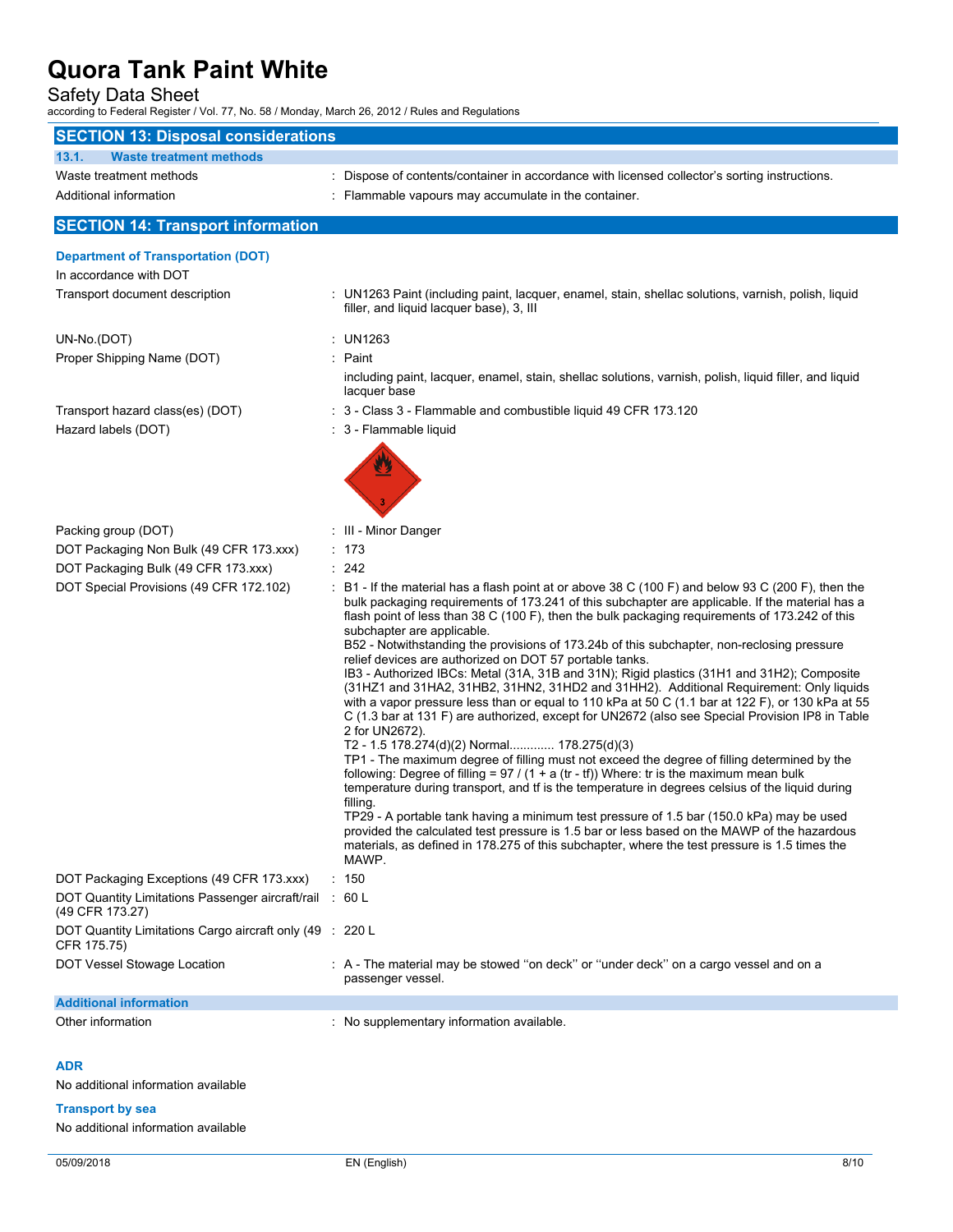## Safety Data Sheet

according to Federal Register / Vol. 77, No. 58 / Monday, March 26, 2012 / Rules and Regulations

#### **Air transport**

No additional information available

| <b>SECTION 15: Regulatory information</b>                                     |
|-------------------------------------------------------------------------------|
| 15.1. US Federal regulations                                                  |
| <b>Quora Tank Paint White</b>                                                 |
| Not listed on the United States TSCA (Toxic Substances Control Act) inventory |
| Aliphatic Hydrocarbon (64742-48-9)                                            |
| Listed on the United States TSCA (Toxic Substances Control Act) inventory     |
| Titanium Dioxide (13463-67-7)                                                 |
| Listed on the United States TSCA (Toxic Substances Control Act) inventory     |
| Amorphous silica gel (7631-86-9)                                              |
| Listed on the United States TSCA (Toxic Substances Control Act) inventory     |
| Aluminum Oxide (21645-51-2)                                                   |
| Listed on the United States TSCA (Toxic Substances Control Act) inventory     |
| Methyl Propyl Ketone (107-87-9)                                               |
| Listed on the United States TSCA (Toxic Substances Control Act) inventory     |
| Methyl Amyl Ketone (110-43-0)                                                 |
| Listed on the United States TSCA (Toxic Substances Control Act) inventory     |
| Light Aromatic Naptha (64742-95-6)                                            |
| Listed on the United States TSCA (Toxic Substances Control Act) inventory     |

**15.2. International regulations**

**CANADA** No additional information available

## **EU-Regulations**

No additional information available

**Classification according to Regulation (EC) No. 1272/2008 [CLP]** No additional information available

**Classification according to Directive 67/548/EEC [DSD] or 1999/45/EC [DPD]** Not classified

#### **National regulations**

#### **Titanium Dioxide (13463-67-7)**

Listed on IARC (International Agency for Research on Cancer)

### **15.3. US State regulations**

| <b>Titanium Dioxide (13463-67-7)</b>                       |  |
|------------------------------------------------------------|--|
| U.S. - New Jersey - Right to Know Hazardous Substance List |  |

### **Methyl Propyl Ketone (107-87-9)**

U.S. - New Jersey - Right to Know Hazardous Substance List

#### **Methyl Amyl Ketone (110-43-0)**

U.S. - New Jersey - Right to Know Hazardous Substance List

### **SECTION 16: Other information**